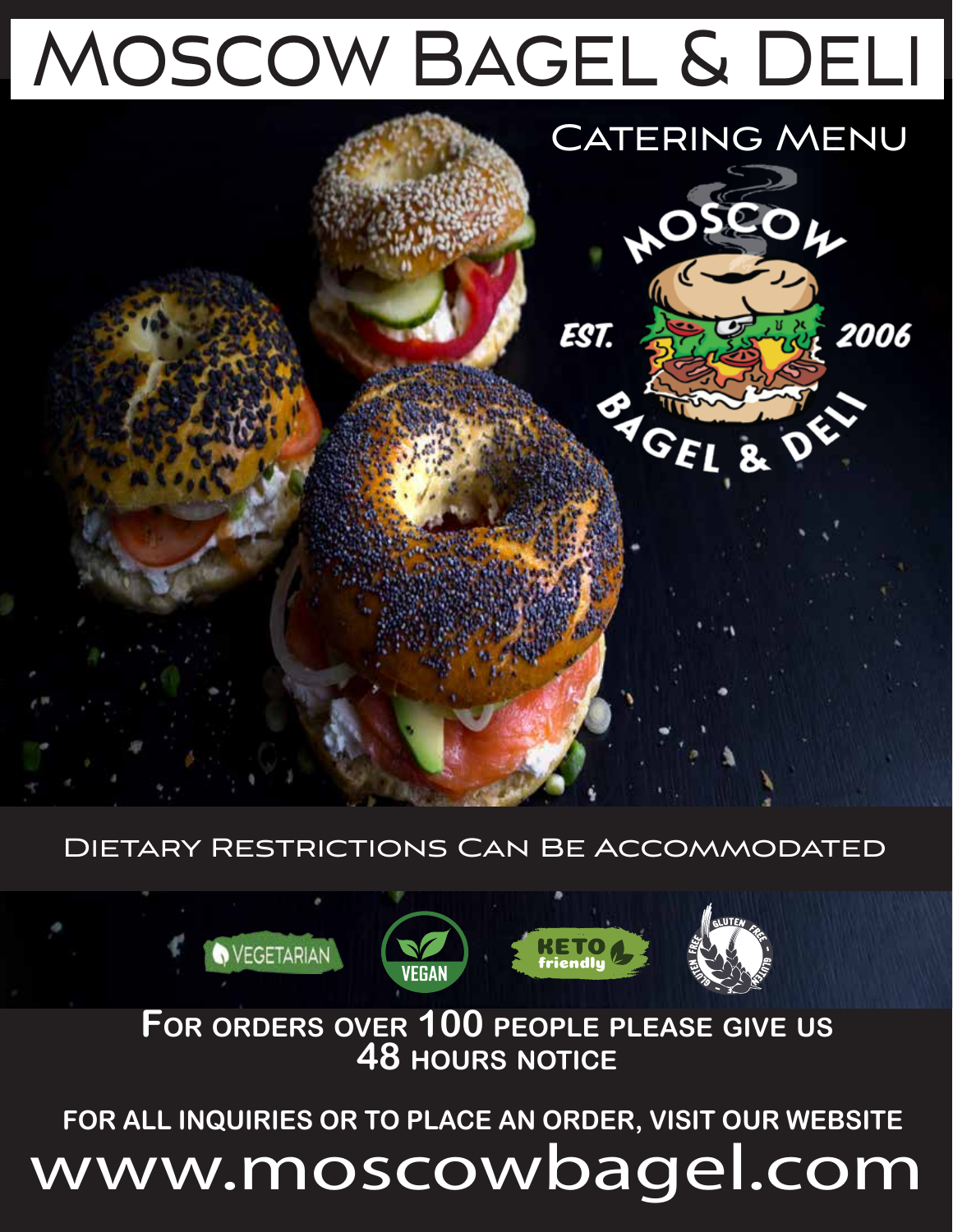### **Boxed Meals \*Most Popular**

## Includes Breakfast Sandwich or Burrito, Piece of<br>Fruit & a Chocolate Nut Bar \$11.75

All meals are boxed and labeled with ingredients and/or dietary needs, Napkins, Cutlery (if applicable)



### **Breakfast Bagel Sandwiches**

**Served Hot** \$8 BACON, EGG & CHEESE

SAUSAGE, EGG & CHEESE

Ham, Egg & Swiss

Pastrami, Egg & Swiss

Ham, Egg, Muenster, Green Peppers & Red Onions

Ham, Egg, Pepperjack & Jalapenos

**EGG, MUENSTER, GREEN PEPPERS & RED ONIONS** 

EGG, PROVOLONE & TOMATO

EGG & CHEESE

#### **SERVED W/SALSA ON THE SIDE Breakfast Burritos** \$8

Egg, Cheese, Bacon, Chorizo & Green Chiles

EGG, HAM, BACON & CHEDDAR JACK CHEESE

**EGG, CHEESE, BLACK BEANS, TOMATOES &** Green Chiles

**V** EGG, CHEESE, TOMATOES & GREEN CHILES



### **Lox** \$10

Bagel & Smoked Salmon w/Choice of Cream Cheese/spread (Red Onions, Capers & Cucumbers ARE optional)

### **KETO** BREAKFAST BOWL - LO CARB/KETO \$9

Egg, Cheese, Bacon, Sausage, Ham, Diced Green Peppers & Onions.... add green chiles and/or jalapenos... additional \$0.25 each



F

K

 $\overline{\phantom{a}}$ 







\*PLEASE BE AWARE THAT THIS IS NOT A GLUTEN FREE KITCHEN. WE PREPARE ALL FOOD IN THE SAME AREA. CUSTOMERS WITH GLUTEN SENSITIVITIES SHOULD EXERCISE CAUTION.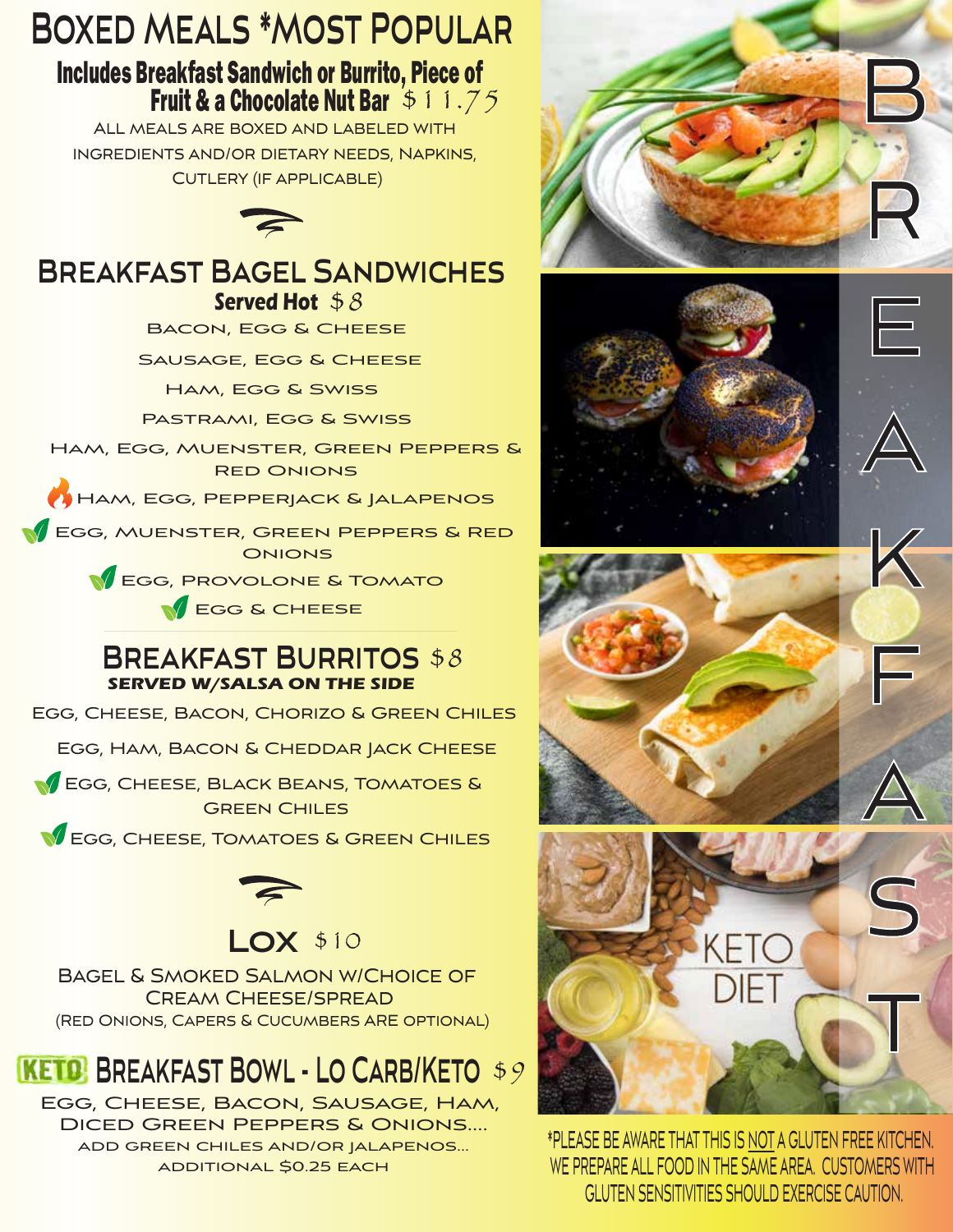### **Boxed Meals \*Most Popular** \$11.75 Includes Lunch Sandwich or Wrap, Chips & a Giant Cookie

All meals are boxed and labeled with ingredients and/or dietary needs, Napkins, Condiment Packets & Cutlery (if applicable)

<u>Turkey</u> BAGELSANDWICHES <u>Ham</u>

#### Turkey, Provolone, Lettuce & Tomato wild turkey

the works TURKEY, CREAM CHEESE, BACON, LETTUCE, Tomato & Sprouts

Turkey, Veggie Spread, Provolone & **SPROUTS** kool jules

Turkey, Pepperoni, Salami, Lettuce, Tomato & Provolone THE "SAL"<br>EPPERONI, SALAMI, LETTUCE, ROAST Beef

TURKEY - SWISS<br>TURKEY, SWISS, CUCUMBERS, LETTUCE & **TOMATO** 



RANDOM INVEGETARIAN<br>Veggie Spread, Provolone, Colby, Cucumber, Sprouts & Tomato

Hummus, Falafel, Sprouts, Cucumber, Red Onion, Lettuce & Tomato The "Katy"

**GREEK OVEGETARIAN** Cream Cheese, Feta, Cucumber, Red Onions & black olives

angie's choice <u>wegan</u> Hummus, Sprouts, Tomato & Avocado

\$9

Ham, Salami, Pepperoni, Provolone, Red Onions, Banana PEPPERS, LETTUCE & TOMATO **Served Cold italian** 

> ham & swiss Ham, Swiss, Lettuce & Tomato

 $\lambda$  THE "HAMFIRE" Ham, Muenster, Jalapeno Cream Cheese, Lettuce, Sprouts & Jalapenos

Roast Beef, Chive Spread, Red OnioNS & Swiss patti's pick

roast beef & swiss Roast Beef, Swiss, Lettuce & Tomato

ROAST "BEAST" Roast Beef, Cream Cheese, Provolone, Lettuce, Tomato & Sprouts

### ed Beef & Pastra

Corned Beef, Swiss, Lettuce & Tomato corned beef & swiss

THE "GOURMET" Pastrami, Cream Cheese, Cucumber, Arugula, Black Pepper & Stone Ground Mustard

### WRAPS \$9

### Chicken Caesar

Chicken Salad Turkey BLT Roast Beef



Falafel

Grilled Chicken, Lettuce, Diced Tomato, Bacon Crumbles & Parmesan Peppercorn Dressing

Chicken Salad, Lettuce, Swiss & HOney Mustard

Turkey, Provolone, Bacon Crumbles, Lettuce, Tomato & Mayo

Roast Beef, Provolone, Muenster, Lettuce, Tomato, Sprouts & Spicy Mustard

Grilled Chicken, Bean Sprouts, Thai Basil, Cucumber, Lettuce, shredded carrot & Peanut sauce

\*SUB HUMMUS FOR TZATZIKI AND MAKE IT WEGAN Falafel, Cucumber, Red Onions, Lettuce, Tomato, Sprouts & Tzatziki Sauce

\*PLEASE BE AWARE THAT THIS IS NOT A GLUTEN FREE KITCHEN. WE PREPARE ALL FOOD IN THE SAME AREA. CUSTOMERS WITH GLUTEN SENSITIVITIES SHOULD EXERCISE